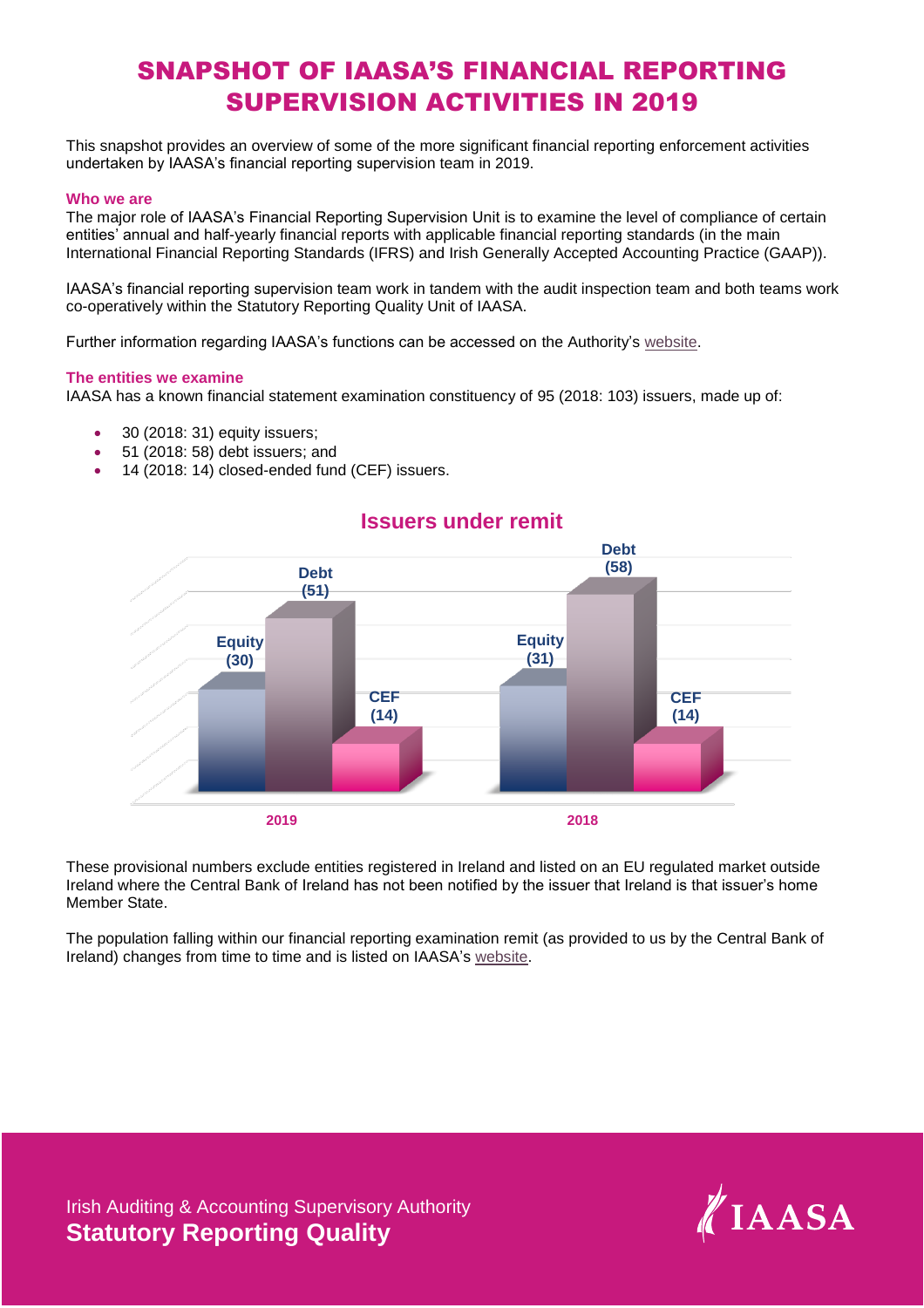### **The financial statements we examined in 2019**

During 2019, IAASA completed examinations of 40 (2018: 39) financial statements:

- 38 (2018: 35) annual financial reports 29 equity (2018: 25), 2 closed-ended funds (2018: 3), 7 debt (2018: 7); and
- 2 (2018: 4) half-yearly financial reports 2 equity (2018: Equity 1 and Debt 3)

A further 9 (2018: 6) examinations were commenced during 2019 and were on-going at the year-end.



In addition, IAASA undertook a desktop review of equity entities' application of IFRS 16 *Leases* in their 2019 halfyearly financial reports.

### **Types of examinations undertaken**

The 40 (2018: 39) examinations completed during 2019 comprised:

- 8 (2018: 14) unlimited scope examinations;
- 18 (2018: 7) focused examinations; and
- 14 (2018: 18) follow-up examinations.

Face-to-face meetings and/or conference calls were held with 9 issuers during the year.

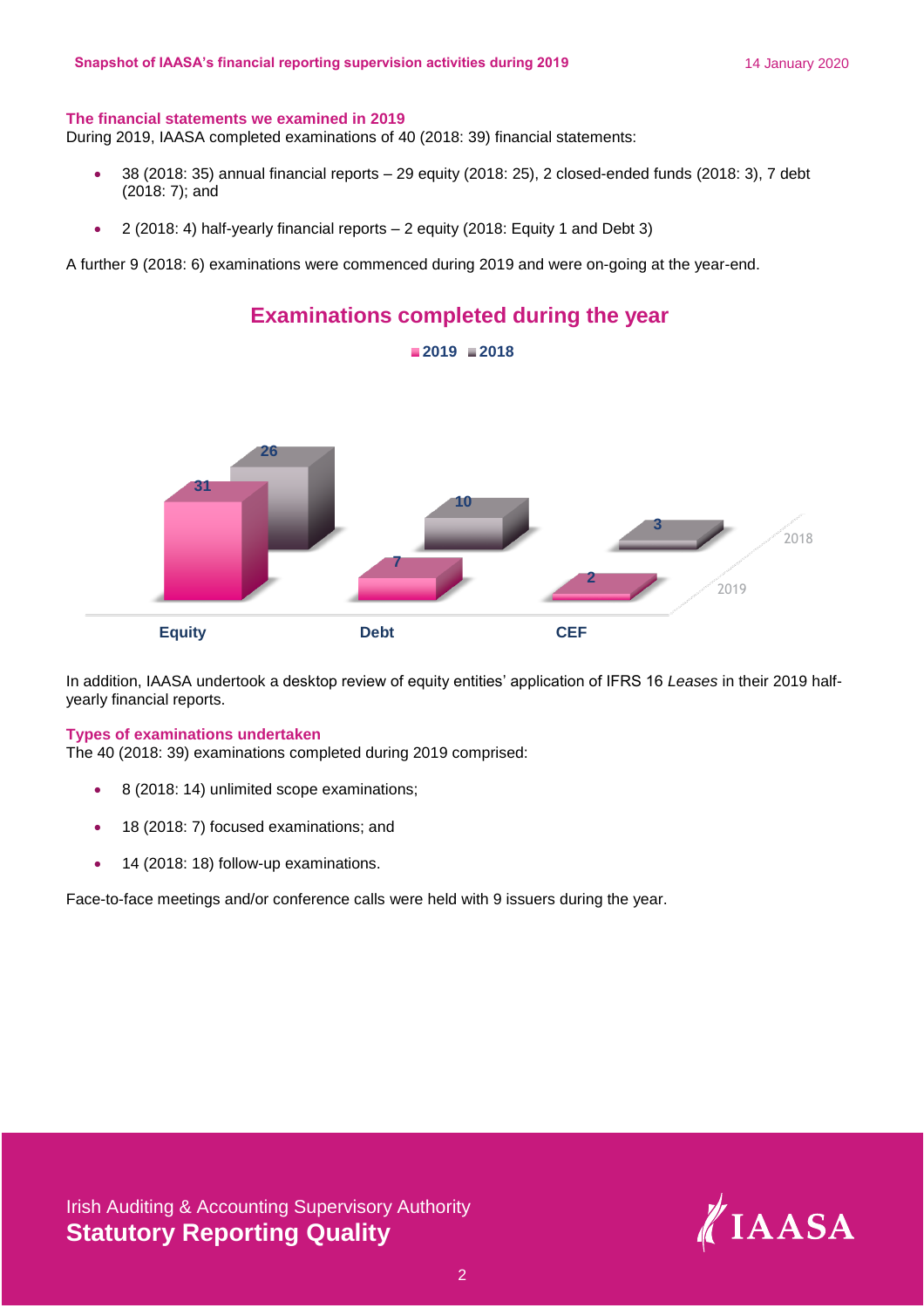The more common matters raised with entities are analysed in the following bar chart:

### **Matters raised with issuers in 2019**

**IFRS 9 Financial Instruments (IFRS 7 disclosures) IAS 1 Presentation of Financial Statements IFRS 15 Revenue from Contracts with Customers IFRS 7 Financial Instruments: Disclosures IFRS 13 Fair Value Measurement IFRS 3 Business Combinations** 



The results of matters raised with issuers during 2019 reflect the fact that IFRS 9 and IFRS 15 are new standards impacting many issuers for the first time and there are new judgements being applied by many issuers (i.e. measurement, recognition and/or new disclosures). The new standards are European common enforcement priorities, therefore, enforcers are required to include these topics in examinations where relevant. The high level of IAS 1 related matters raised indicates continuing concerns regarding a range of matters including for example: (a) entities' presentation of items in their financial statements; (b) boilerplate disclosures in some note disclosures; and (c) disclosures surrounding initial application of new accounting standards. The level of IFRS 13 related matters is reflective of the judgments exercised by management in measuring fair values. This pattern is consistent with activities at European accounting enforcer level.

### **What our key findings were**

A total of 21 issuers provided 89 undertakings in respect of future periodic financial reports. During 2019, 1 issuer voluntarily re-filed its interim financial statements following engagement with IAASA.

| Analysis of undertakings received from<br><b>issuers during 2019</b>                        | <b>Number of</b><br>undertakings |
|---------------------------------------------------------------------------------------------|----------------------------------|
| Alternative Performance Measures ('APMs')                                                   | 20                               |
| <b>IAS 1 Presentation of Financial Statements</b>                                           | 16                               |
| IFRS 9 Financial Instruments (IFRS 7 disclosures linked to the<br>implementation of IFRS 9) | 9                                |
| <b>IFRS 15 Revenue From Contracts with Customers</b>                                        | 9                                |
| <b>IFRS 7 Financial Instruments: Disclosures</b>                                            | 9                                |
| <b>IFRS 13 Fair Value Measurement</b>                                                       | 6                                |
| Other                                                                                       | 20                               |